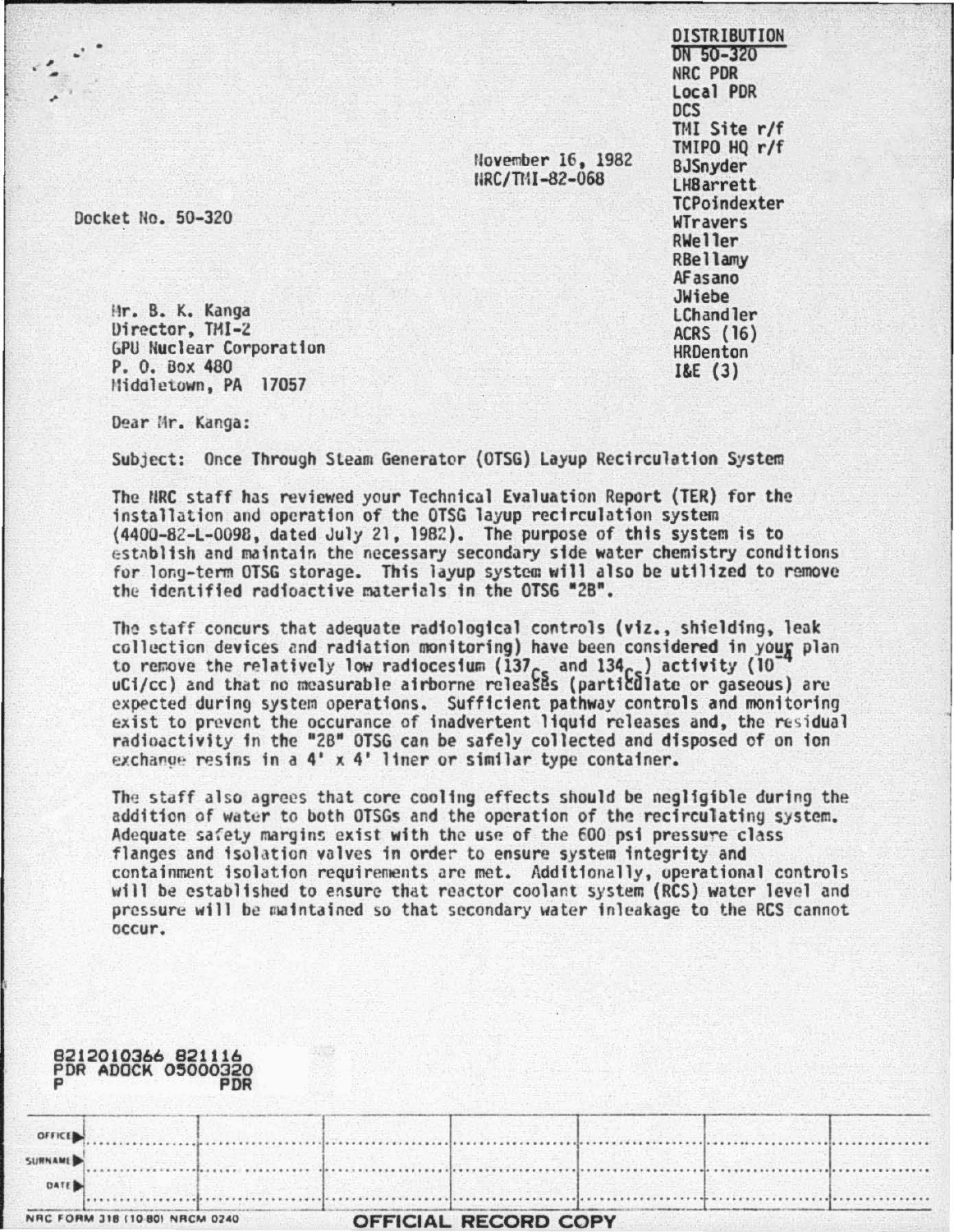Based on our findings, the staff approves your Technical Evaluation Report for the proposed use of the OTSG layup and recirculation system. We require the<br>submittal of detailed system operation procedures (per Technical Specification section 6.8.2) before final approval is given for system operation.

> Original signed by Lake H. Barrett Lake H. Barrett Deputy Program Director **TMI Program Office**

cc: J. J. Barton L. P. King J. E. Larson J. W. Thiesing<br>E. G. Wallace Service Distribution List<br>J. J. Byrne

| OFFICE MIPO |                                | <b>TMPRO</b> | TMIPO |                             |  |  |
|-------------|--------------------------------|--------------|-------|-----------------------------|--|--|
|             | SURNAMED P. BOTH               |              |       |                             |  |  |
|             | DATE 11/6/82                   | 11/16/82     |       |                             |  |  |
|             |                                |              |       |                             |  |  |
|             | NRC FORM 318 (10-80) NRCM 0240 |              |       | <b>OFFICIAL RECORD COPY</b> |  |  |